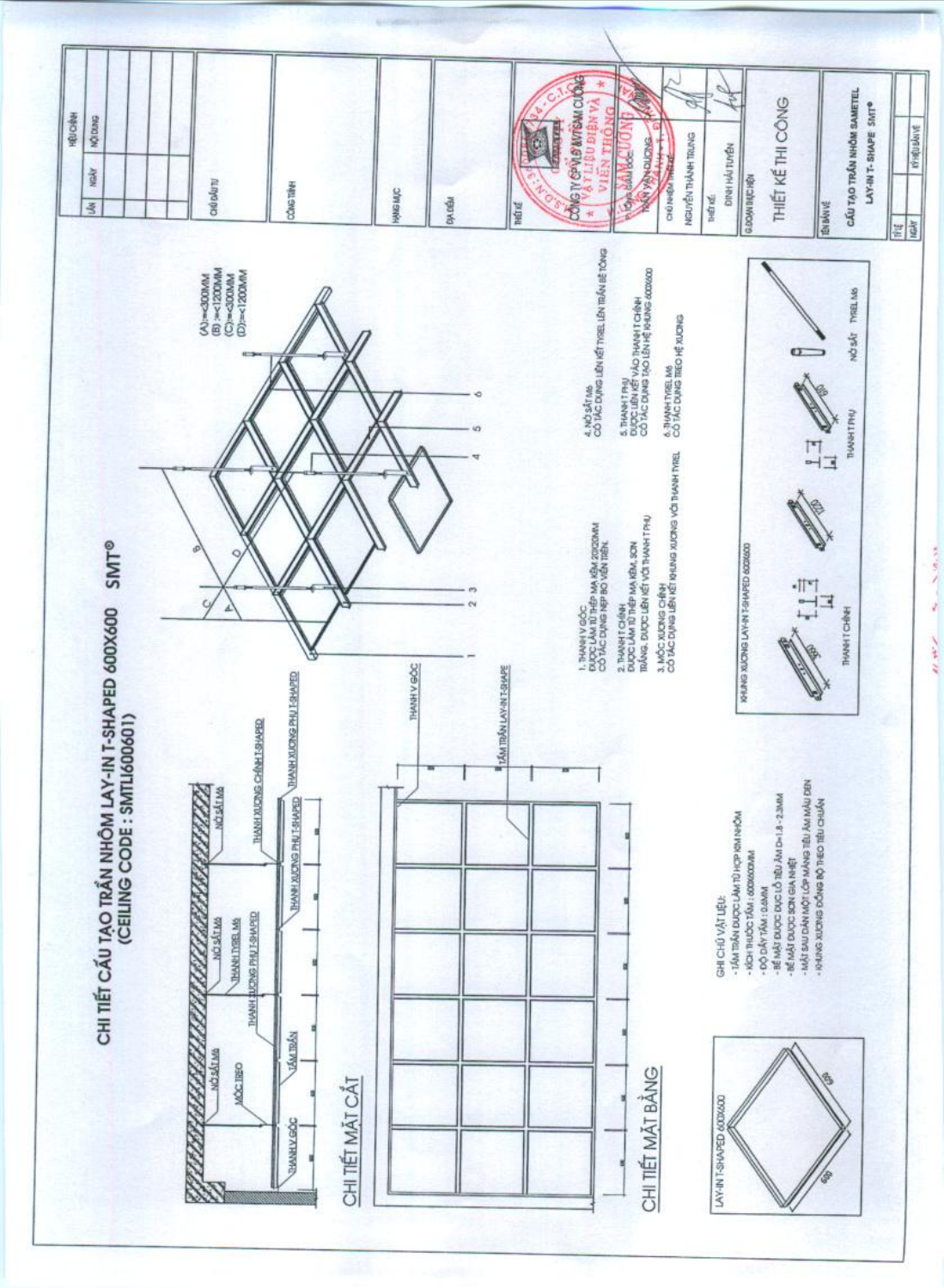

CÔNG TY CP VẬT LIỆU ĐIỆN VÀ VIỄN THÔNG SAM CƯỜNG Địa chỉ: KCN Long Thành, Tam An, Long Thành, Đồng Nai VPDD: 135/16 Nguyễn Hữu Cảnh, P.22, Q. Bình Thạnh, TP. HCM Điện thoại: 0283.5513734 Fax: 0283.5513735

## $\label{eq:DMH} \begin{array}{ll} \textbf{DINH} \ \textbf{M}\textbf{U'C} \ \textbf{V}\textbf{\AA T TU'THI} \ \textbf{C}\textbf{\hat{O}NG} \ \textbf{TR}\textbf{\hat{A}N} \ \textbf{NH}\textbf{\hat{O}M} \\ \textbf{H}\textbf{\hat{e}} \ \text{tr} \textbf{\hat{a}n:} \ \text{Tr} \textbf{\hat{a}n} \ \textbf{N}\textbf{h}\textbf{\hat{o}m} \ \textbf{Lay in} \ \textbf{T} \ \textbf{shape} \ \textbf{SMT} \end{array}$

Ceiling Code: SMTL1600601, SMTL1600701

ĐVT· M2

| Mã SP                       |                                                                                                        |                     |          |                                                               |                                                        | $-1.1.114$                      |
|-----------------------------|--------------------------------------------------------------------------------------------------------|---------------------|----------|---------------------------------------------------------------|--------------------------------------------------------|---------------------------------|
|                             |                                                                                                        |                     |          |                                                               |                                                        | Ghi Chú                         |
| SMTLI600601,<br>SMTLI600701 | Tấm trần                                                                                               | 600*600             | tắm      | 2.78                                                          | $3 - 5%$                                               |                                 |
|                             | Phụ kiện                                                                                               |                     |          |                                                               |                                                        |                                 |
| SMTTXL0031                  | Thanh xương Chính Lay in Tshape                                                                        | 3,6m                |          |                                                               |                                                        |                                 |
|                             | Thanh xương phụ lay in T shape                                                                         | 0.6 <sub>m</sub>    |          |                                                               |                                                        |                                 |
|                             | Móc treo thanh xuong lay in                                                                            |                     |          |                                                               |                                                        |                                 |
|                             | Chỉ tưởng (V góc)                                                                                      |                     |          |                                                               |                                                        |                                 |
|                             | Vật tư phụ                                                                                             |                     |          |                                                               |                                                        |                                 |
|                             | ty ren M6                                                                                              |                     |          |                                                               |                                                        |                                 |
|                             | tắc ke đạn M6                                                                                          |                     |          |                                                               |                                                        |                                 |
|                             | Đai ốc M6                                                                                              |                     |          |                                                               |                                                        |                                 |
| SMTVTP0101<br>4             | Đinh bê tông 1 cm                                                                                      |                     |          |                                                               |                                                        |                                 |
|                             |                                                                                                        |                     |          |                                                               |                                                        |                                 |
|                             | <b>STT</b><br>SMTTXL0032<br>SMTTXM0031<br><b>SMTTVN40031</b><br>SMTVTP0601<br>SMTVTP0602<br>SMTVTP0603 | Tên<br>Vật tư chính | Quy Cách | Đơn vị<br>m<br>m<br>chiếc<br>m<br>111<br>chiếc<br>chiéc<br>kg | Định mức<br>1.8<br>1.8<br>2<br>0.5<br>0.6<br>3<br>0.02 | Hao hut<br>$5 - 8%$<br>$5 - 8%$ |

## Ghi Chú:

Trên đây là định mức dânh cho trần vuông vức, diện tích > 100m2.

Duyệt 6008507 **CÔNG TY** CỔ PHÂN VATLIÊU BIÊN VÀ VIÊN TH **SAM CUOZ** 

PGD TTKDTN

Người Lập

Đinh Hải Tuyền

Nguyễn Chành Crung

**Trần Văn Dương**